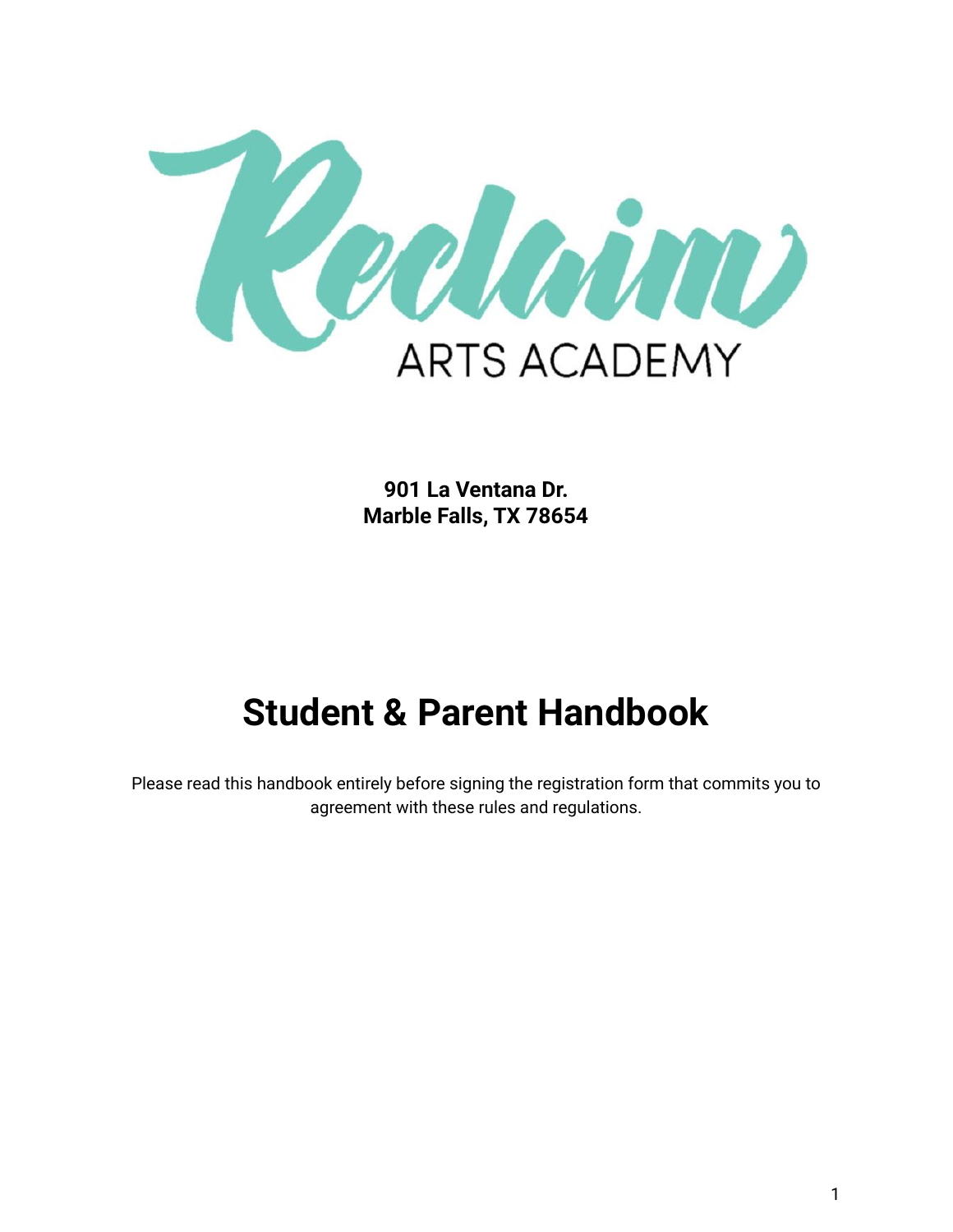# **From the Directors**

Welcome to Reclaim Arts Academy (RAA)!

It is with great excitement that we extend a welcome to you on behalf of Reclaim Arts Academy faculty and staff. This is an exciting journey, and we welcome you along for the adventure. It is our hope that you come seeking excellence in training and preparation for a lifetime of enjoyment as you develop your talents to glorify God and share with others.

Reclaim Arts Academy: Redeeming the Arts is named out of a desire to reclaim the arts for the glory of God. God is the ultimate Creator and He has given us the ability to create. It connects us with Him; in our art and music He speaks in and through us.

The curriculum used for teaching our lessons and classes will not always be religious in nature, but we will always strive to set high standards of quality and morality in the material chosen. We want students to learn that God can be seen in the excellence, beauty and story of many artistic works.

Genesis 1:1, 27 says: "In the beginning God created the heavens and the earth...so God created human beings in His own image. In the image of God he created them; male and female he created them." We look forward to exploring with students the deep truth that we bear the image of God and He has called each of us to create! We will challenge each other to explore what it means to use our God-given creativity to glorify Him.

Your suggestions and comments are always encouraged and welcomed. RAA is a growing program, and we are continually striving to make it more effective and efficient. Thank you for joining us on our journey.

Dorey Stubblefield Reclaim Arts Academy Executive Director

Amy Stubblefield Reclaim Arts Academy Director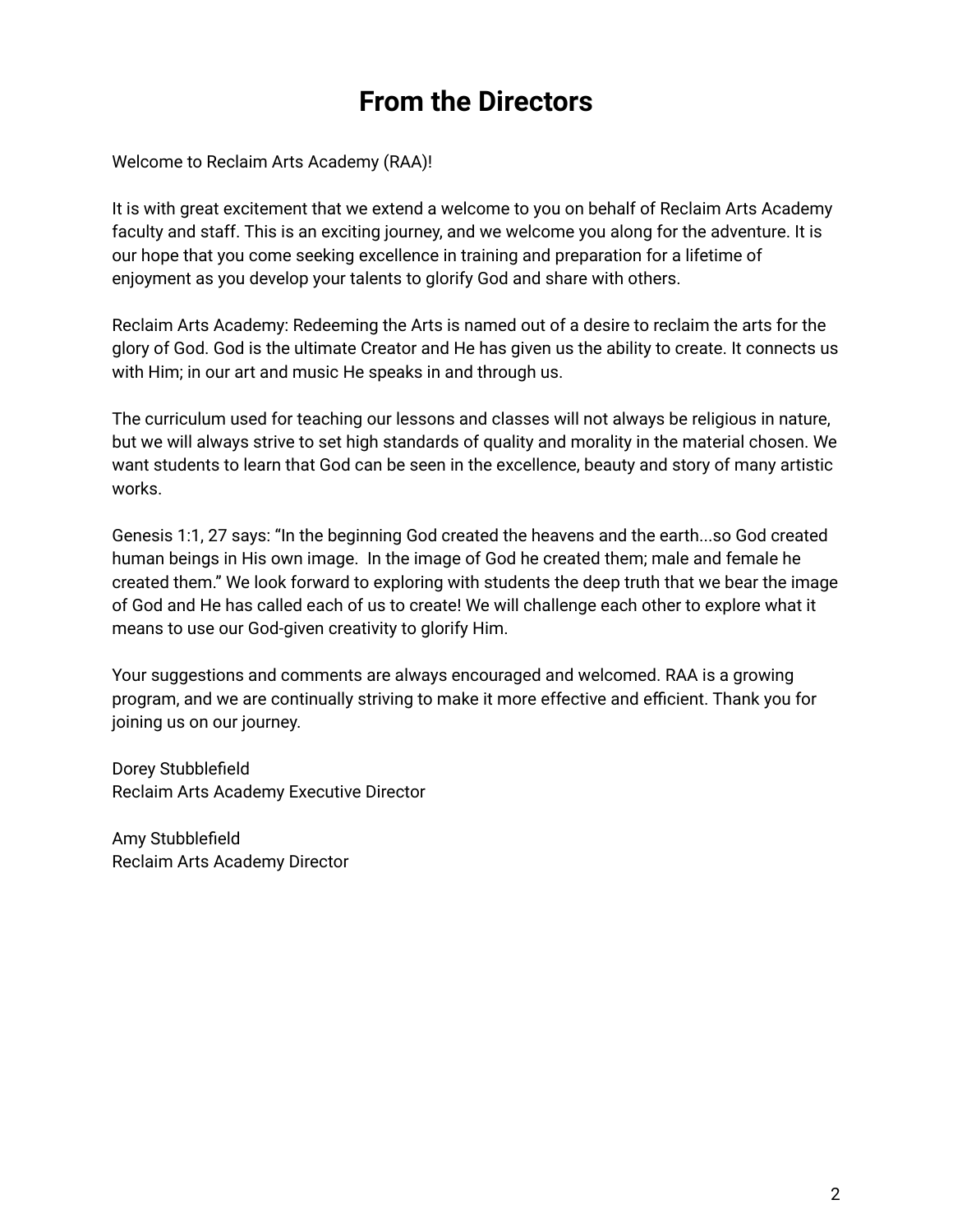# **General Information**

#### **Address:**

First Baptist Church 901 La Ventana Drive Marble Falls, TX 78654

### **Phone Number:**

Text/Call - 830-201-0232 Church Office - 830-693-4381

#### **Office Hours:**

**Tues-Wed-Thurs:** 10:00am-6:00pm

#### **Website:**

[redeemingthearts.org](http://www.redeemingthearts.org)

### **RAA General Email:**

[redeemingthearts.org/contact/](http://redeemingthearts.org/contact/)

### **General RAA Info and updates via BAND:**

To receive important RAA info and updates go to band.us/@reclaiminfo and click "Join This Band". You'll be prompted to login or create a BAND account. Be sure and download the BAND app to your device and turn on ALL notifications for Reclaim Arts Academy Info.

#### **Classes:**

Year-long classes - 15 weeks per semester, 30 classes total. One semester classes - 15 weeks in either fall or spring. Classes meet one or two days a week either on Tuesday, Wednesday or Thursday.

### **Private Lessons:**

Contact each teacher for specific lesson dates, times and pricing.

### **Administration Desk:**

If you need help during class days, visit the coffee area in the Great Hall. Outside of class days, [contact](http://redeemingthearts.org/contact/) Dorey or Amy Stubblefield via contact page, email or phone.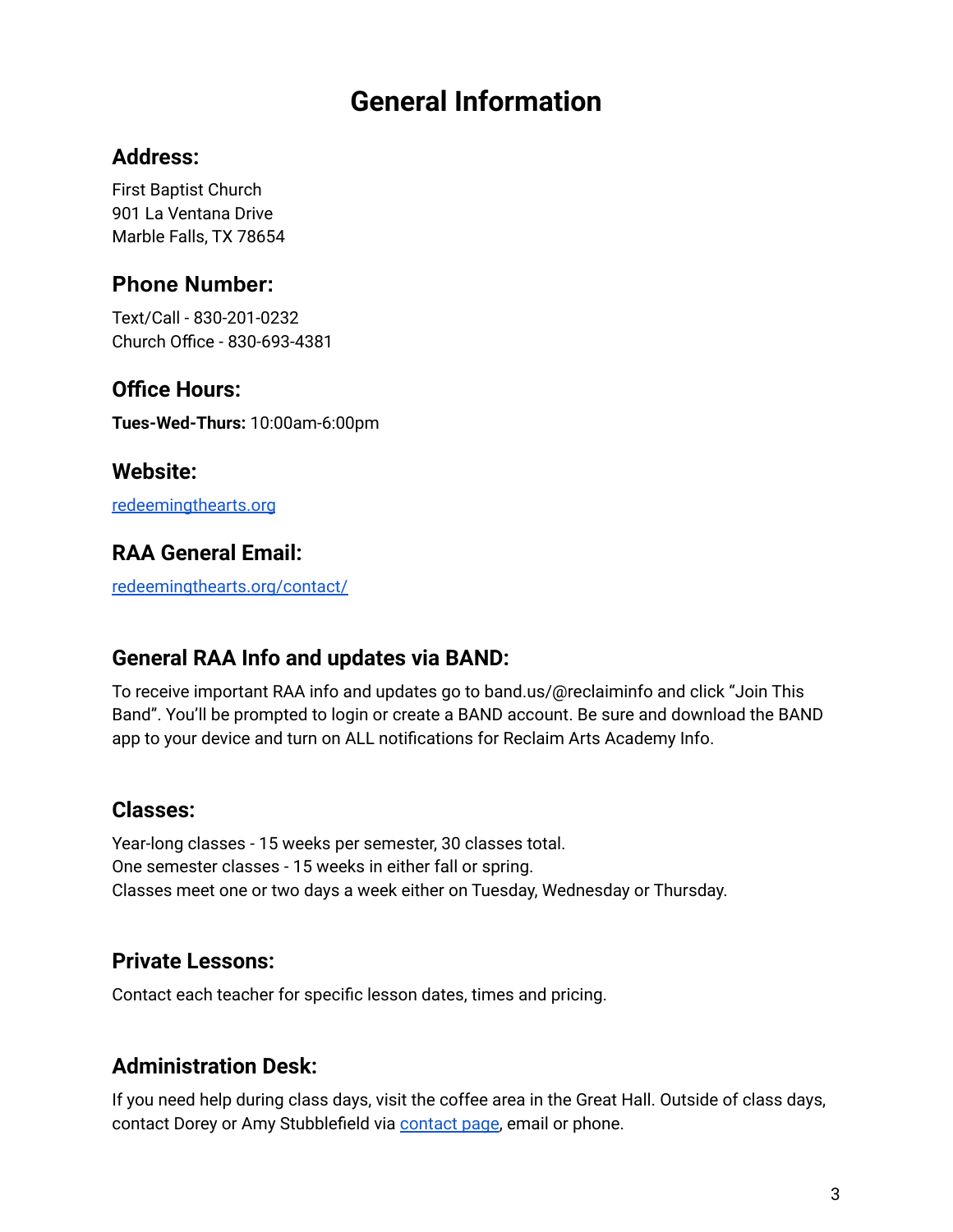# **Security and Facility**

As a security measure, students should remain inside the building while taking classes.

Any student under the age of 16 whose parents cannot be at RAA to monitor their student must have them attend the monitored student area or have another parent responsible for monitoring their children. The monitored student area is meant to be used as a study hall where students can gather quietly before or after classes. Students attending study hall need to bring homework or a book to read. All students are expected to be in their classes or in the student area while on campus.

Parents and students, please remember that the church has graciously allowed RAA use of the facilities. So please use designated facilities only. Help us by picking up any trash that you may see and correcting those who are treating the furniture or facilities disrespectfully.

### **Drop Off and Pick Up**

For the safety of each child, parents are expected to escort their child into and out of the building if they are under the age of 16. Students will be in their classes or in the monitored student area. If there is a threat to your child's security, please notify us on the registration form. Please inform the teacher via the BAND group for your class if your child is going to be picked up by someone different.

# **Special Needs**

At Reclaim Arts Academy we believe that every child is an individual masterpiece made by the great Creator. We understand that some children will have individual needs, and we want to do our best to make sure that every child's needs are met. You know your child best, and while we hope to get to know your child as well, we rely on you to make us aware of any and all needs, behaviors and/or illnesses that your child may have, to ensure that our instructors are properly prepared to address any issue that should arise. We also need to know what action you would have us take, or what advice you would give, to ensure that your child and their fellow classmates have a fun, positive learning experience. You may share this information on the registration form or with a staff member. Please feel free to openly discuss any questions or concerns you have before enrolling your child in Reclaim Arts Academy. It is our goal that every child will experience the best that we have to offer, and leave inspired to create.

# **Scholarships**

We have two types of scholarships available, work-study and partial. In order to be eligible for a scholarship you must complete the application and interview process. The application deadline for the fall semester is August 1, 2022. For more information, please contact Dorey or Amy.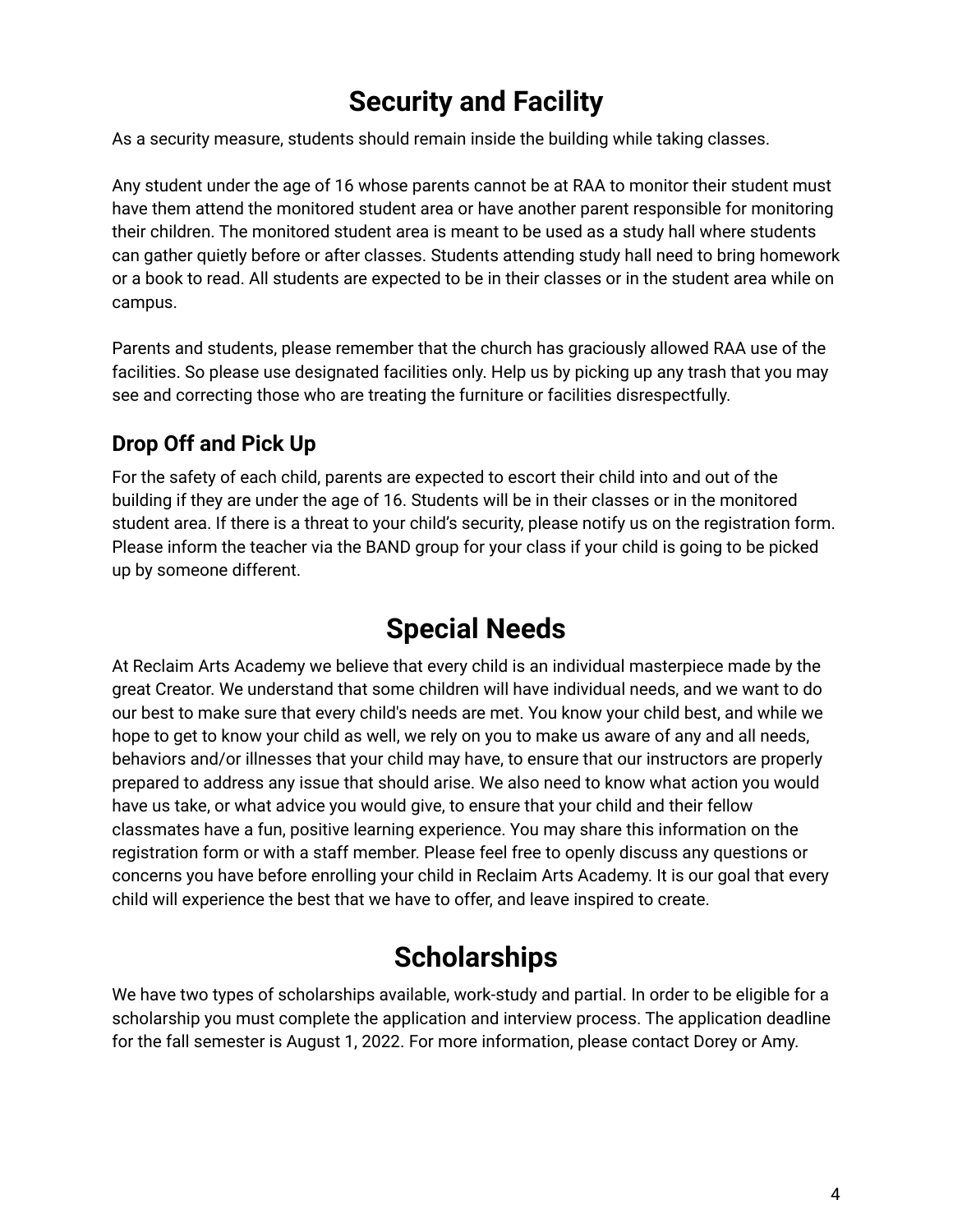# **Registration**

Registration begins in the spring and continues until the first day of class in the fall, August 23, 2022. For a list of classes, click **[here](http://redeemingthearts.org/classes)**. **Please make note of all class prerequisites**.

The **class schedule** gives a list of all classes and general information such as times, days, & locations.

The **class catalog** gives more detailed information pertaining to each of the classes such as additional supplies, class description and prerequisite information.

A registration form for the upcoming year is available on the website. Please fill out all information for each student taking classes. Select the classes your child would like to take using the drop down boxes. If a child would like to take a class requiring teacher approval, register for the class online and the teacher for that class will contact you with further instructions.

You can register online **[here](http://redeemingthearts.org/registration/)** or in person at First Baptist Church Marble Falls. Open registration will continue for available classes through August 23, 2022. Students registering on or after August 1<sup>st</sup> will incur a \$25 late registration fee.

\*Registering for a specific class does not guarantee which teacher will be teaching that class. On occasion teachers have to switch classes or be replaced for different reasons.

# **Your Commitment**

Reclaim Arts Academy has designed its fine arts program with the intention of offering a variety of year-long classes. These classes start in the fall semester and continue through the spring semester. The Academy is working to build a culture of commitment, dedication and perseverance among students. Often when studying the arts, there is a period of struggle in which it is tempting to give up and quit. We want to encourage students to persevere and receive the benefit of a full year of classes in their chosen area of study. In addition, instructors have prepared to teach an excellent year-long class for a specific number of students.

With those thoughts in mind, please note that we require at least a full semester's financial commitment. This helps the student get the most out of his/her class, and it helps us keep tuition low and have the means to pay our teachers.

Students who have already enrolled may drop classes for a full refund before the first day of class. Classes dropped on or after the first day of class will be charged a 50% drop fee (half tuition).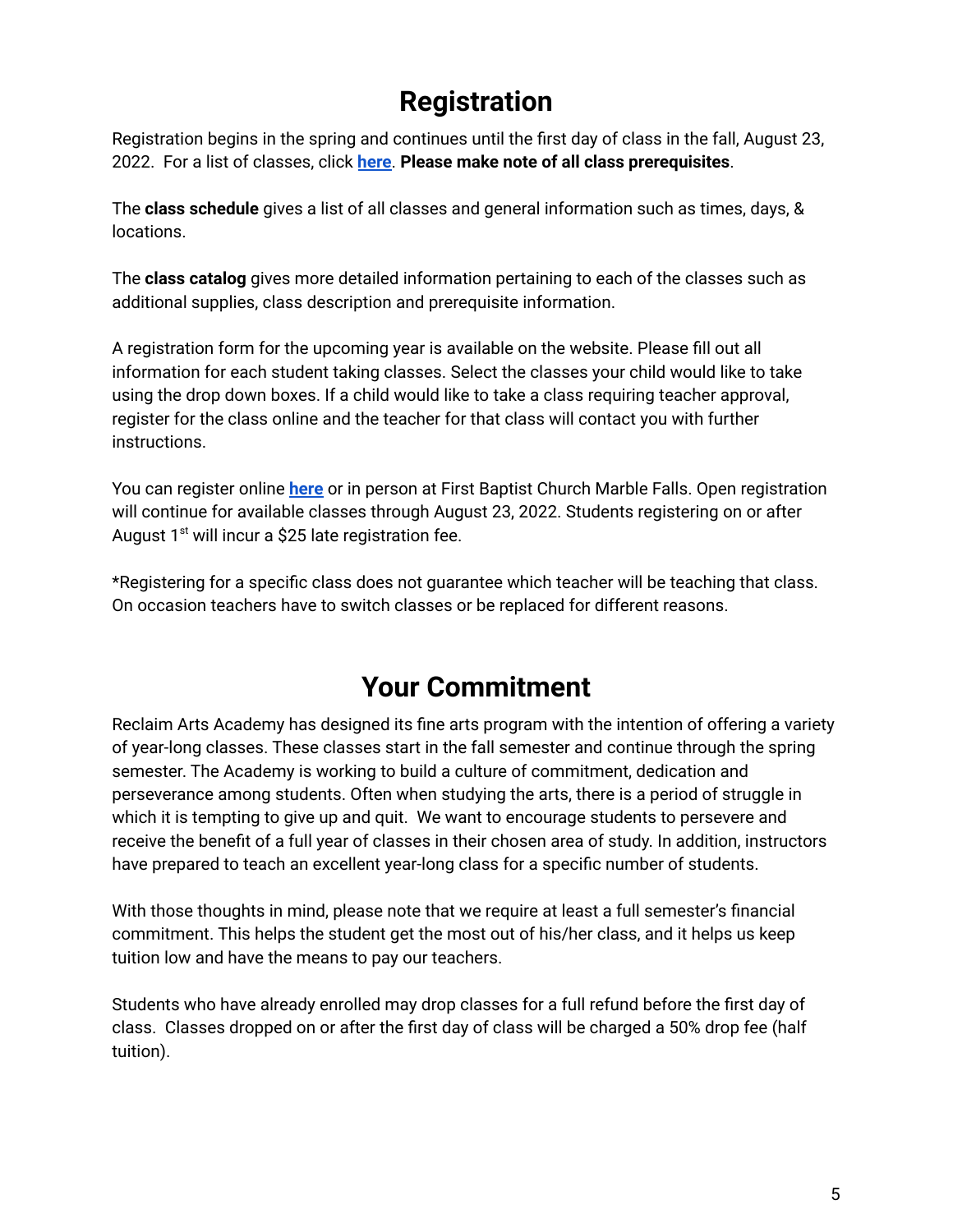# **Payment and Fees**

- Tuition See class schedule or catalog for class costs. Class fees listed are per year.
- Installment Plan Fee \$20.00 per enrolled student.
- Late Payment Fee A \$10 late fee will be incurred if payment is not received within 10 days after the due date.
- Students will have the option to add, drop or change classes for spring semester during the week of November 28.
	- If a student chooses to **drop** a class, one of the following will apply:
		- **F** If full class cost was paid, student will receive  $\frac{1}{2}$  tuition refund (\$75)
		- $\blacksquare$  If paying with Installment Plan, 1/2 tuition (\$75) plus class fees must be paid by the end of the semester.
	- If a student chooses to **add** a class for the spring semester, payment will include ½ tuition (\$75) and all class fees.
	- Students will only be allowed to **change** classes on a case-by-case basis. Please contact an administrator for approval.

### **Payment Options:**

- 1. Pay in full online at registration with credit card.
- 2. Pay in full in person with cash, check or credit card (RAA must receive payment in order for students to be enrolled in classes.)
- 3. Pay in person with Installment Plan (25% deposit + \$20 installment fee is required for students to be enrolled in classes. The remaining balance will be divided into 7 additional payments throughout the fall and spring.) See below for Installment Plan due dates.

### **Installment Plan**

Choosing the Installment Plan adds a \$20 fee per student to your total. Your total will be broken down into 8 payments which are due on the following dates:

#### **Installment Schedule**

1st installment (25% + installment fee) is paid at registration 2nd installment - September 20 3rd installment - October 18 4th installment - November 15 \*Optional: Add spring classes - November 28-30 - 25% paid at registration 5th installment - January 24 6th installment - February 21 7th installment - March 21 8th installment - April 11

**\*A \$10 late fee will be incurred 10 days after the due date. If payment is not made by the next installment due date, the full balance will be due before the student can return to class.**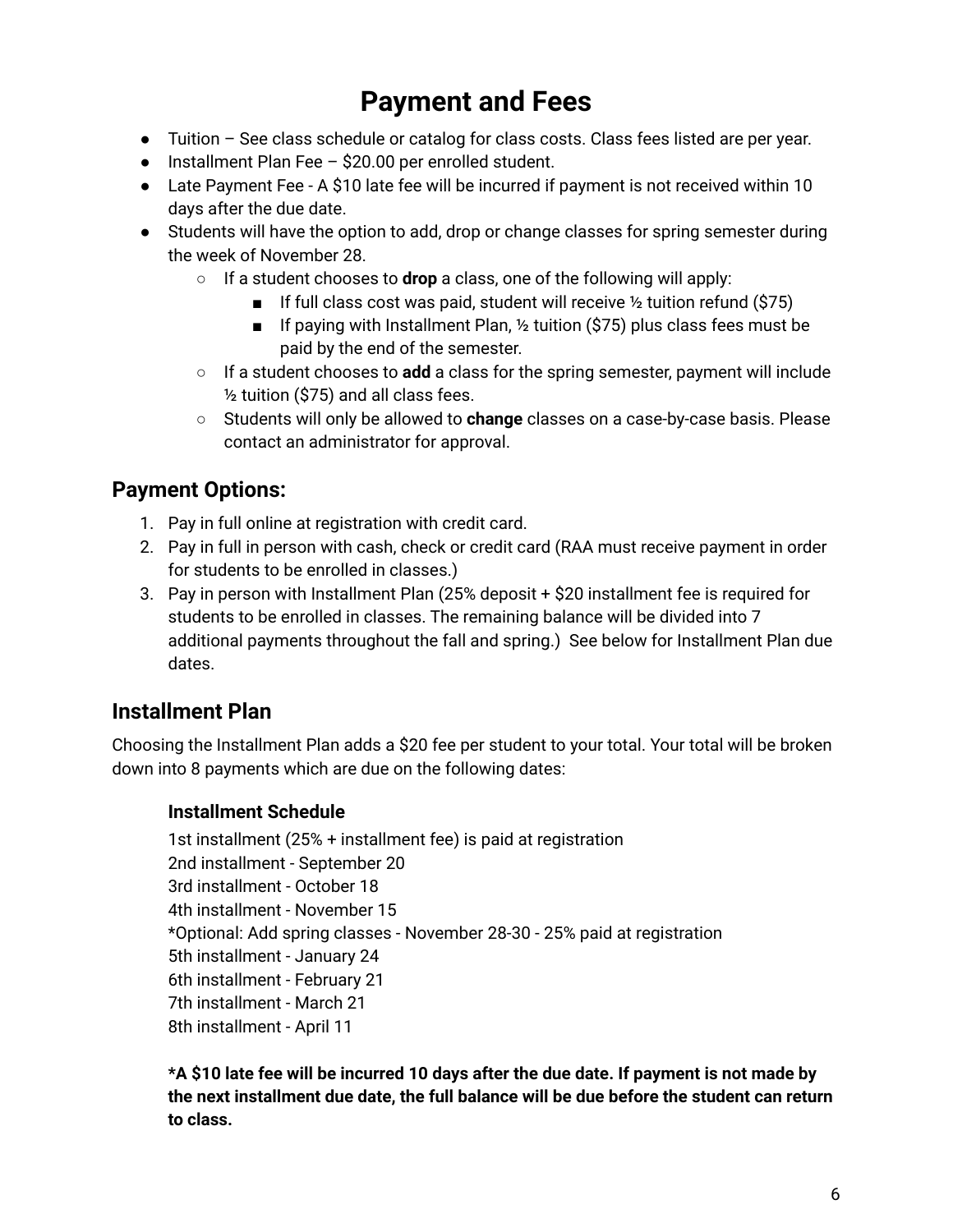# **Private Lesson Policy**

To Enroll in Private Lessons:

- 1. Contact the instructor by email to register and arrange lesson times.
- 2. Payments will be made through Reclaim Arts Academy.
- $\rightarrow$  Lesson times are scheduled with the instructors based on the best time for both the student and instructor.

# **Attendance Policy**

Attendance will be taken each week. Participation in class is vital to the student's progress in his/her chosen art. Please notify the teacher if a student will be absent.

### **Performance Auditions**

Before participating in the audition process for any solo, speaking part, or any musical/drama production, each student must be in good standing in all of their RAA classes. "Good Standing" is defined as the following:

- The student does not miss class unless parent emails teacher.
- The student turns in all homework and assignment sheets in a timely fashion.
- The student fully participates in classes.
- The student's behavior is above reproach.
- The student follows RAA rules, classroom rules and procedures.
- The student has not missed any required rehearsals or performances for unexcused reasons.
- The student's attitude is pleasing to God and respects teachers and peers.

Finally, students performing in productions are expected to attend all dress rehearsals and performances. If a student misses for any reason other than illness or emergency and does not inform the teacher in advance, they will not be allowed to participate in any RAA classes or events for one full year.

# **Important Dates**

### **Calendar**

August 23, 2022 - First day of classes October 25, 2022 - Parent Day November 28-30, 2022 - Add/Drop Week (p. 6 in the Student Handbook) November 22-24, 2022 - No classes in observance of Thanksgiving Week December 6, 2022 - Last day of classes, fall semester December 11, 2022 - Christmas Show January 10, 2023 - First day of classes, spring semester March 13-17, 2023 - No classes in observance of Spring Break (tentative) April 25, 2023 - Last day of classes, spring semester May 2, 2023 - Spring Showcase (with Dress Rehearsal)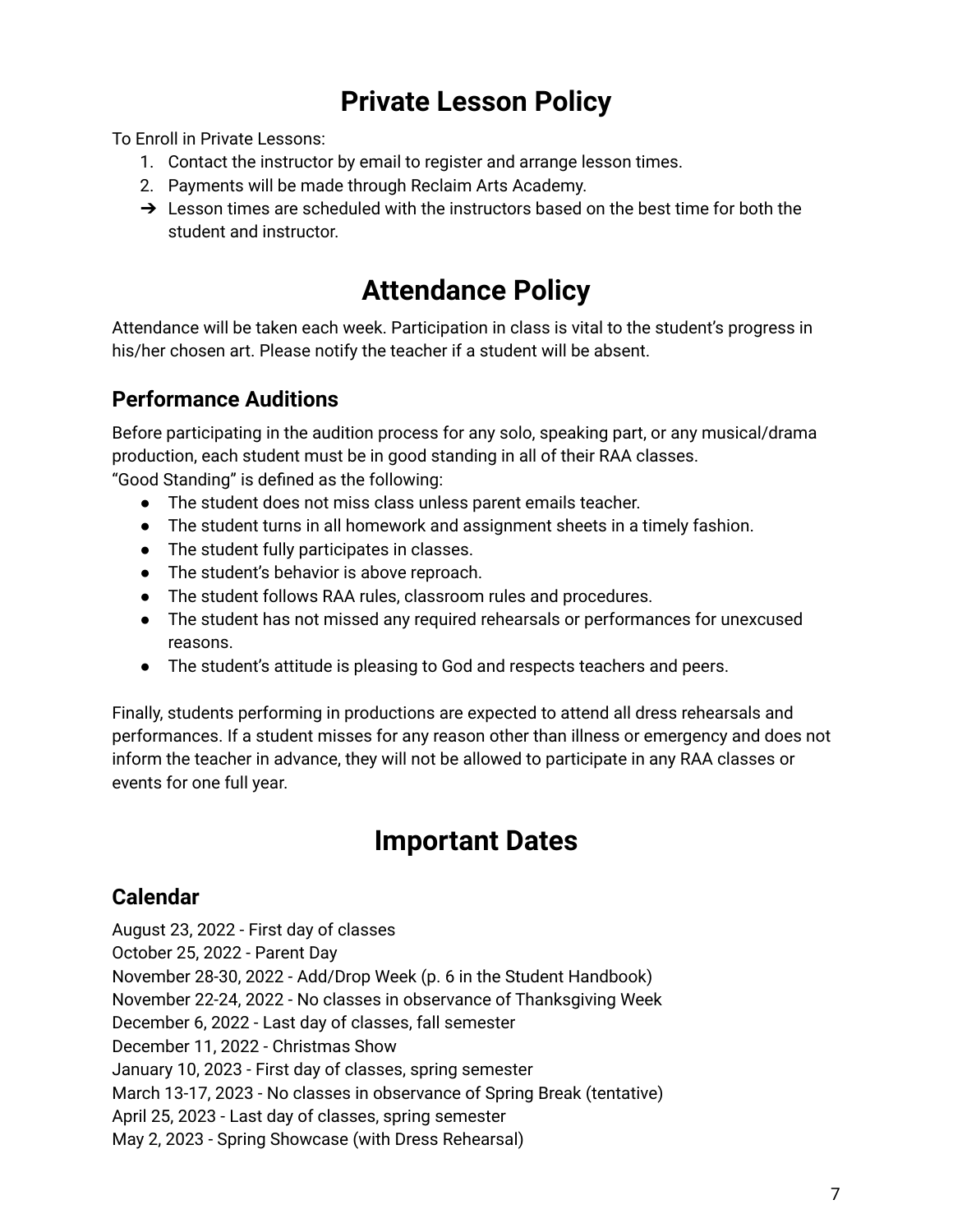### **Parent Day**

October 25, 2022, parents are invited to join their students in class to see what they are learning and experience a lesson.

# **Bad Weather Policy**

In the event of inclement weather, the Academy will notify parents via our Reclaim Info BAND group and the Reclaim Arts Academy Facebook page. In general RAA follows MFISD weather decisions. **(see page 3 to subscribe to the BAND Reclaim Info group)**

# **Student Rules of Conduct**

### **Please do:**

- Use respectful words and actions toward all adults and students.
- Maintain a positive attitude.
- Follow the teacher's rules and instructions.
- Be on time.
- Stay in class or designated student area. If a student is under 16 and does not have a parent on campus, or under the supervision of another adult assigned by the parent, he/she must stay in the student area.

### **Please don't:**

- Be a bully.
- Run in the building.
- Talk excessively or disrupt class.
- Enter any room that has not been designated as one of the student's class areas.
- Skip class. Attendance will be taken in each class.
- Play pianos or other church instruments. These are off limits without instructor's permission. Students are not to play with or handle church furniture or equipment without direct permission.
- Bring weapons, drugs, alcohol, tobacco including e-cigarettes on campus.
- Use your cell phone in class. Please turn it to silent during class time.
- Use foul language.
- Express public displays of affection between students on campus (including the parking lot).
- Bring skateboards and rollerblades, including shoes with wheels.
- Get on the elevator without a parent.

### **Dress Code:**

● Please dress modestly and appropriately. Use school dress code guidelines and common sense. Students or parents wearing clothing that is a distraction will be addressed by the administration.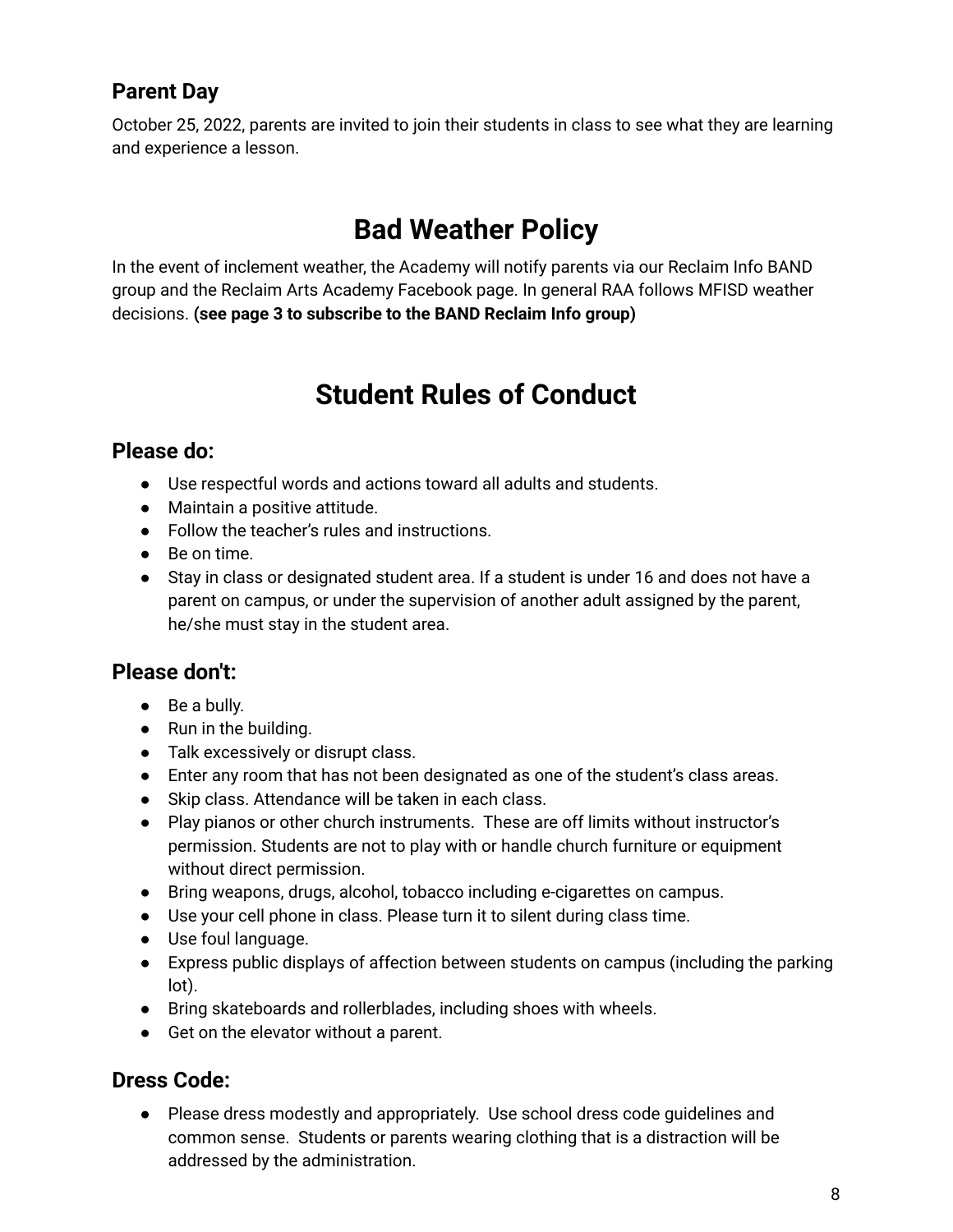# **Disciplinary Procedure**

We expect students to work hard, respect teachers and classmates, and have an attitude that honors God. However, if a student violates a rule of conduct, the following actions will be taken:

- 1. The instructor or monitor witnessing the incident will write up a disciplinary form and send the student to the administration desk.
- 2. The administrator will confirm the situation and the student will need to take the form home to be signed by a parent and returned by the next week.
- 3. If the student receives a second disciplinary form (in the same semester) for any reason, parents will be contacted to be made aware of the situation and the student will be removed from the program without tuition reimbursement.
- 4. The student may return the following semester but will be on probation. If the student receives a single disciplinary form the following semester, he will be removed from the program permanently.

### **Disciplinary Appeals**

Students may submit a written appeal, signed by both student and parent, to be reviewed by the administrator. At that time the administrator will decide if the decision still stands or you may receive a warning.

Parents may request a meeting with the administrator and teachers involved. If a meeting is granted, the student may not attend class while waiting for the meeting to take place.

 $\rightarrow$  Parents, please understand that there is not another avenue of appeals beyond that of the Executive Director of the Academy. Appealing to other staff or employees of the church who are not directly involved with Reclaim Arts Academy is inappropriate and appeals will not be addressed.

### **Faculty and Academy Issues**

Parents, if you have issues with RAA or problems with RAA faculty, you are welcome to request a meeting with the administration. If you have any problems with faculty we ask that you first address the issue with the faculty member in accordance with scripture. If the problem is not resolved we will then arrange a meeting with both parties if we determine it is needed.

 $\rightarrow$  Parents, please understand that there is not another avenue of appeals beyond that of the Executive Director of the Academy. Appealing to other staff or employees of the church who are not directly involved with Reclaim Arts Academy is inappropriate and appeals will not be addressed.